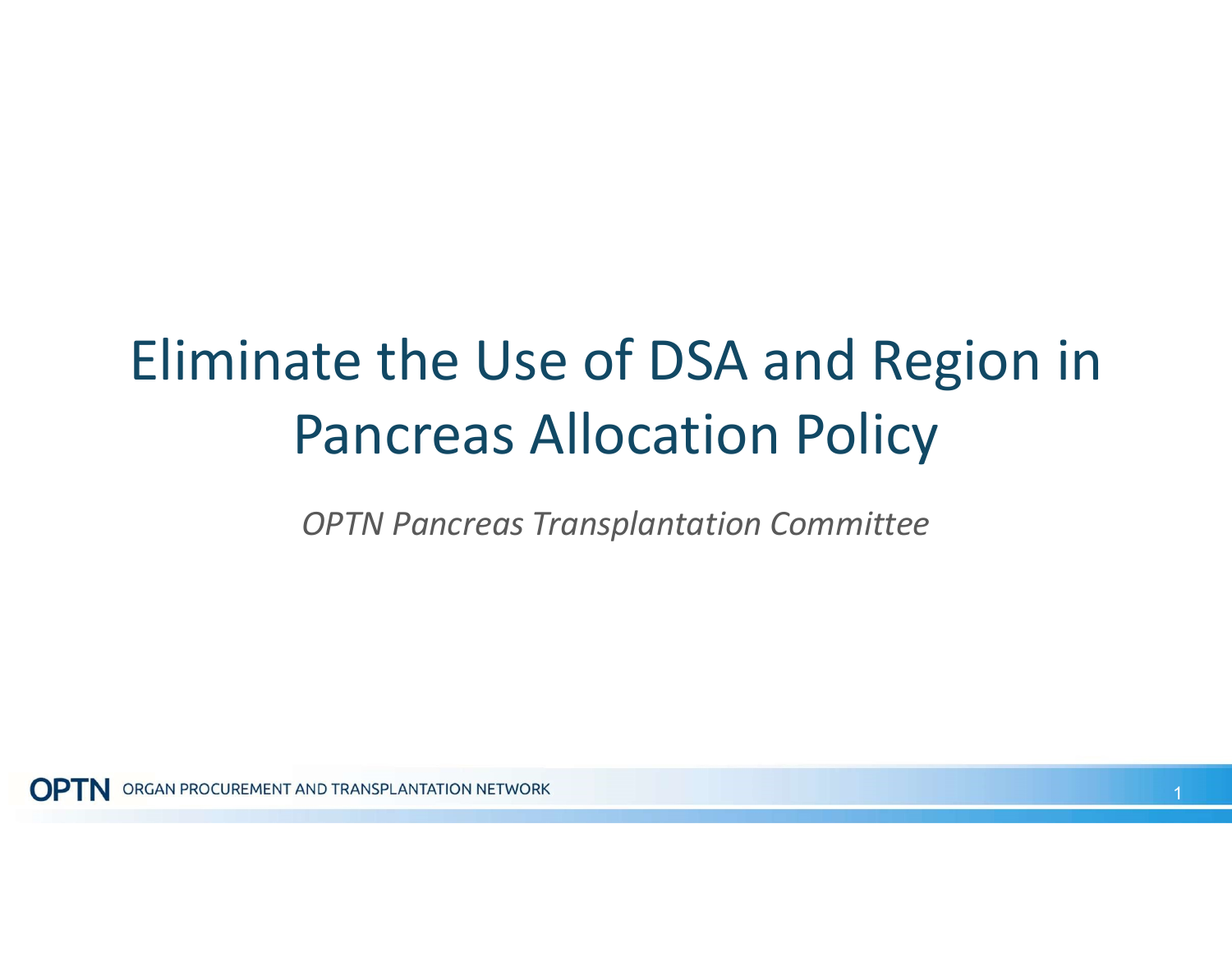### Proposal Timeline – June 2018 to Present



**OPTN** ORGAN PROCUREMENT AND TRANSPLANTATION NETWORK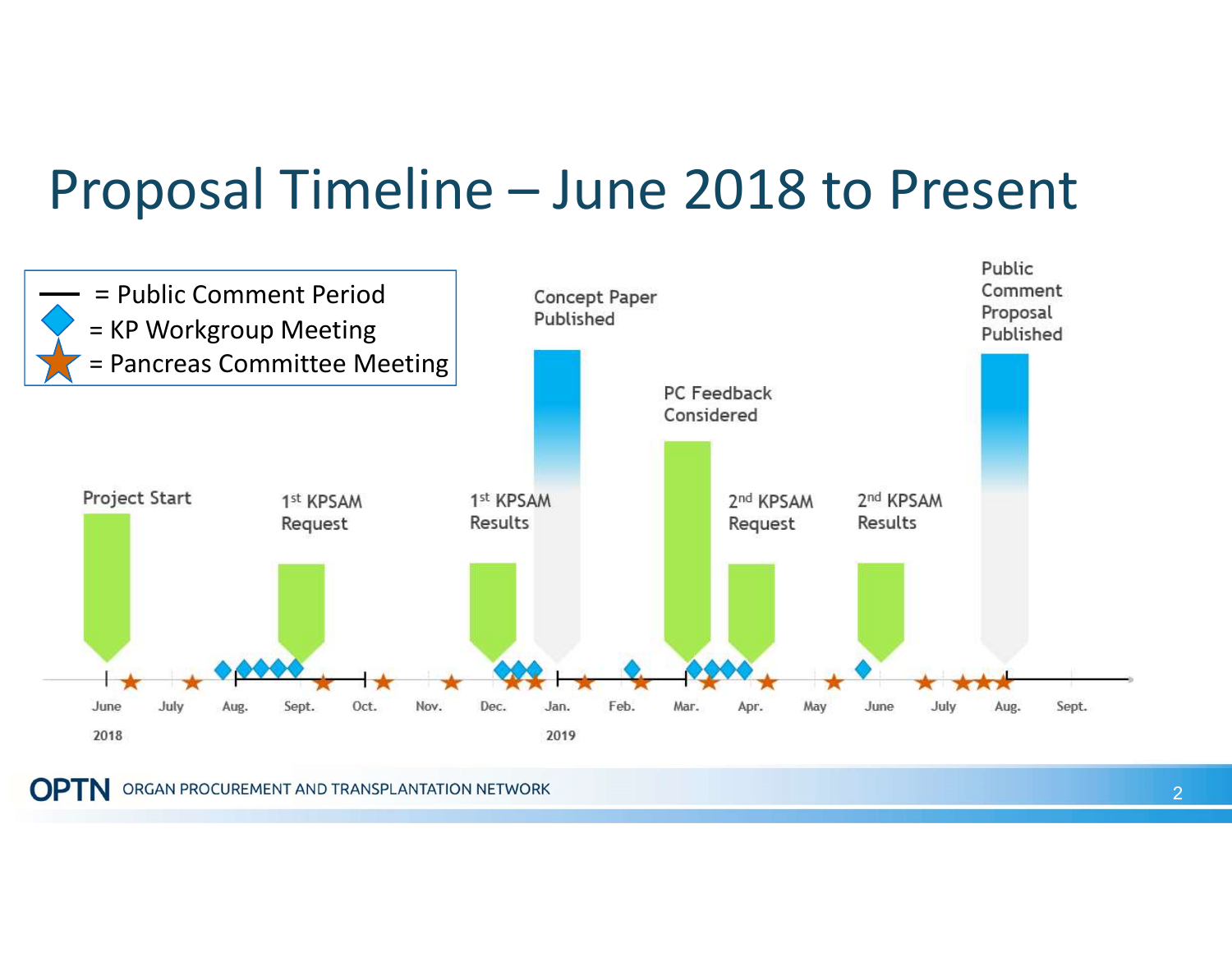### What Problem will this Proposal Address?

DSA and Region not optimized for organ distribution

 Final Rule: geography shall not impact candidate access to transplant, except to the extent necessary (e.g. avoid unnecessary organ loss / promote efficient management of organ placement)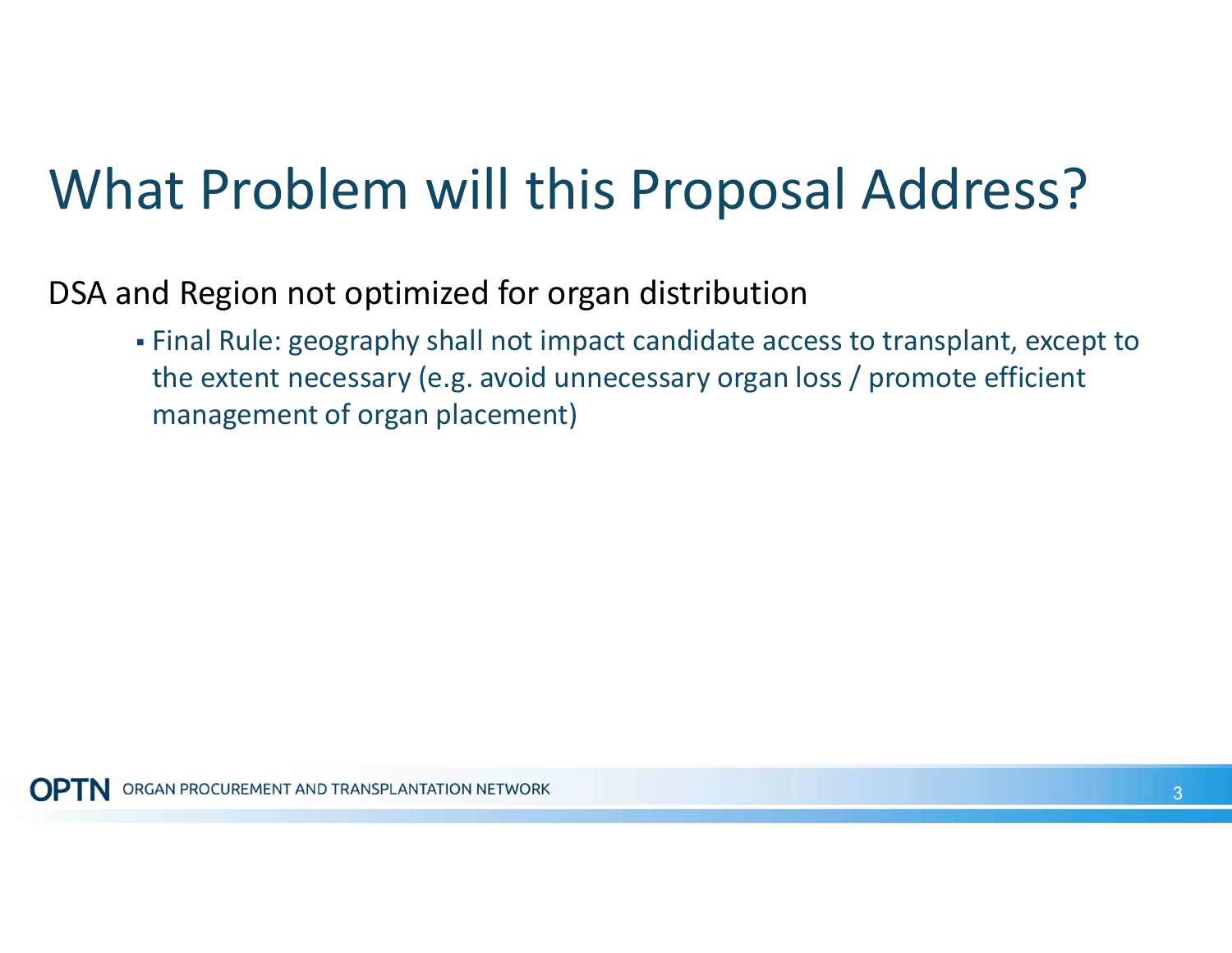### Overview: Proposed Solution

- **-** Hybrid Framework with proximity points
- **500 NM fixed-distance circle around the donor hospital**
- **Maximum of four proximity points inside the circle**
- **Maximum of eight proximity points outside of the circle**
- Change facilitated placement qualification to two pancreata imported outside 500 NM in previous two years
- **Import match run: New match run would be based on a 150 NM circle**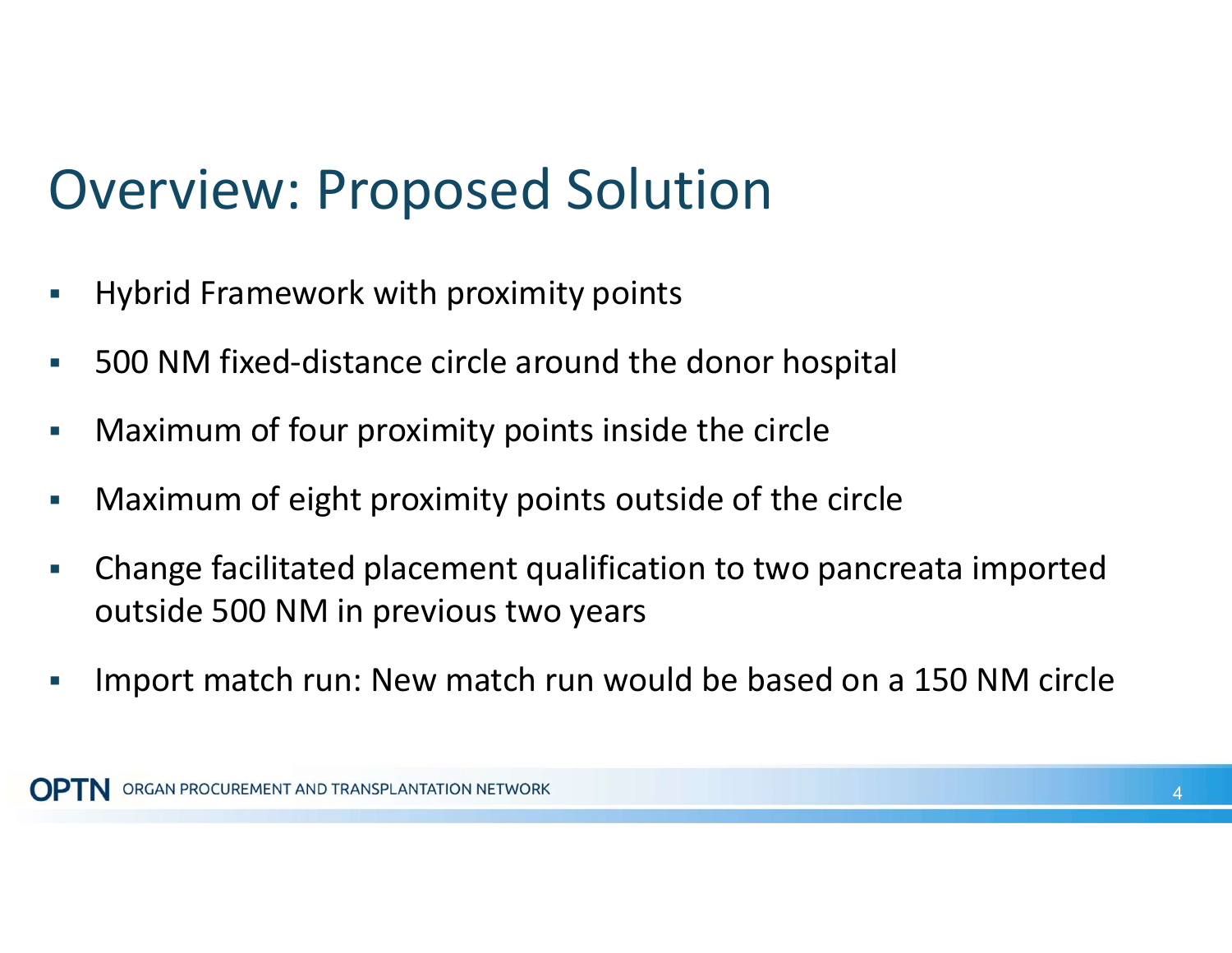### KPSAM Modeling

| <b>Model</b><br><b>Number</b> | <b>Scenario</b>   | <b>Circle Size: KI</b> | <b>Circle Size:</b><br><b>KP/PA</b> | <b>Inner Circle Maximum</b><br><b>Points</b> | <b>Outside of Circle</b><br><b>Maximum Points</b> |
|-------------------------------|-------------------|------------------------|-------------------------------------|----------------------------------------------|---------------------------------------------------|
| <b>BL-ped</b>                 | BL-ped (Baseline) | L/R/N                  | L/R/N                               | <b>NA</b>                                    | <b>NA</b>                                         |
| $\overline{2}$                | 500.500.0.8       | 500                    | 500                                 | $\mathbf 0$                                  | 8                                                 |
| $\overline{\mathbf{3}}$       | 500.500.4.8       | 500                    | 500                                 | $\overline{4}$                               | 8                                                 |
| $\overline{4}$                | 500.150.0.8       | 500                    | 150                                 | $\mathbf 0$                                  | 8                                                 |
| 5                             | 250.250.2.4       | 250                    | 250                                 | $\overline{2}$                               | $\overline{4}$                                    |
| $6\phantom{1}6$               | 250.250.0.8       | 250                    | 250                                 | $\overline{0}$                               | 8                                                 |
| $\overline{\mathbf{z}}$       | 250.150.0.8       | 250                    | 150                                 | $\overline{0}$                               | 8                                                 |
| 8                             | 150.150.0.8       | 150                    | 150                                 | $\mathbf 0$                                  | 8                                                 |
| 9                             | 150.150.0.20      | 150                    | 150                                 | $\mathbf 0$                                  | 20                                                |
| 10                            | 500.500.step150   | 500                    | 500                                 | 4* (flat from 0-150NM)                       | 8                                                 |
| 11                            | 500.500.step250   | 500                    | 500                                 | 4* (flat from 0-250NM)                       | 8                                                 |

**OPTN** ORGAN PROCUREMENT AND TRANSPLANTATION NETWORK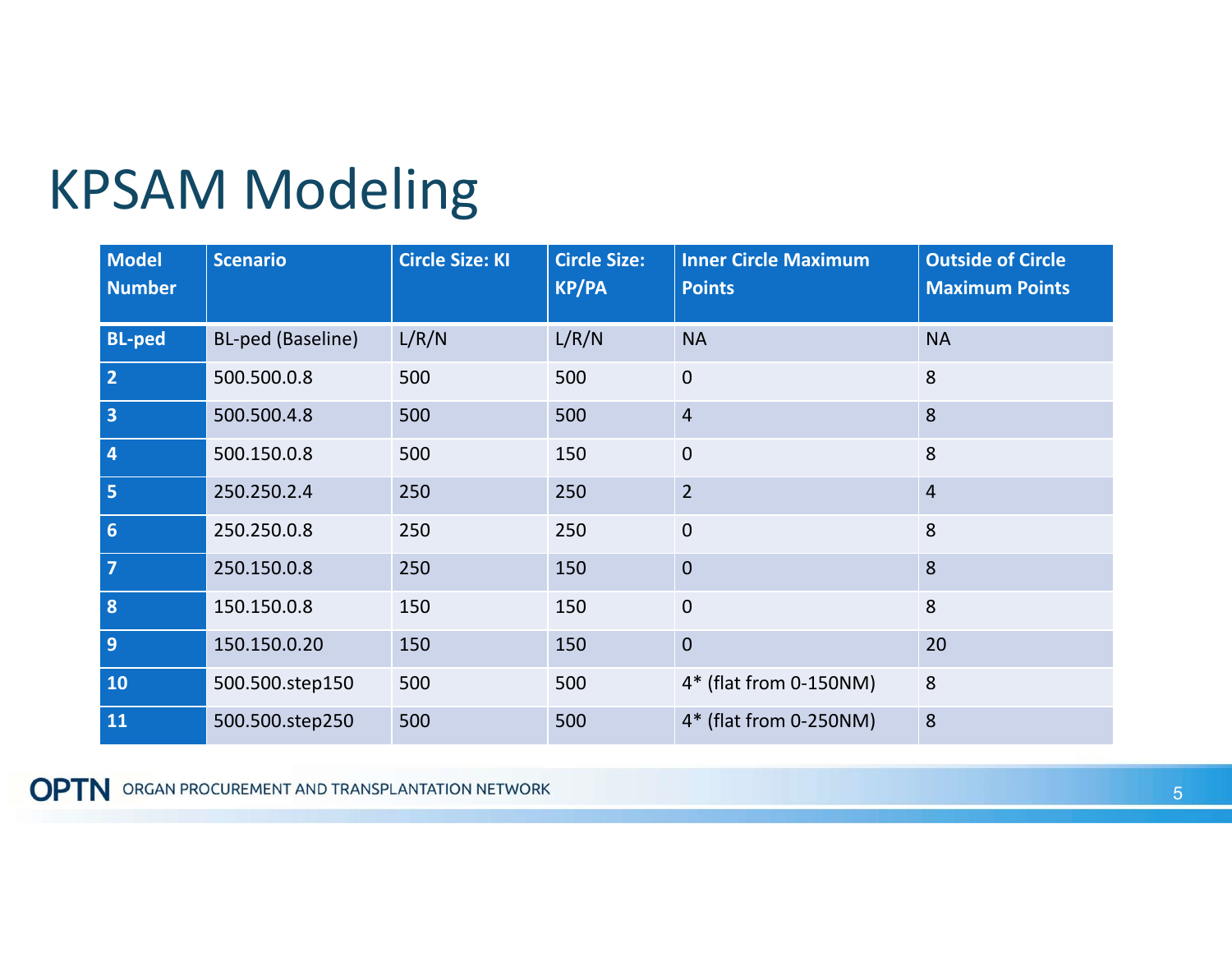### Waitlist mortality

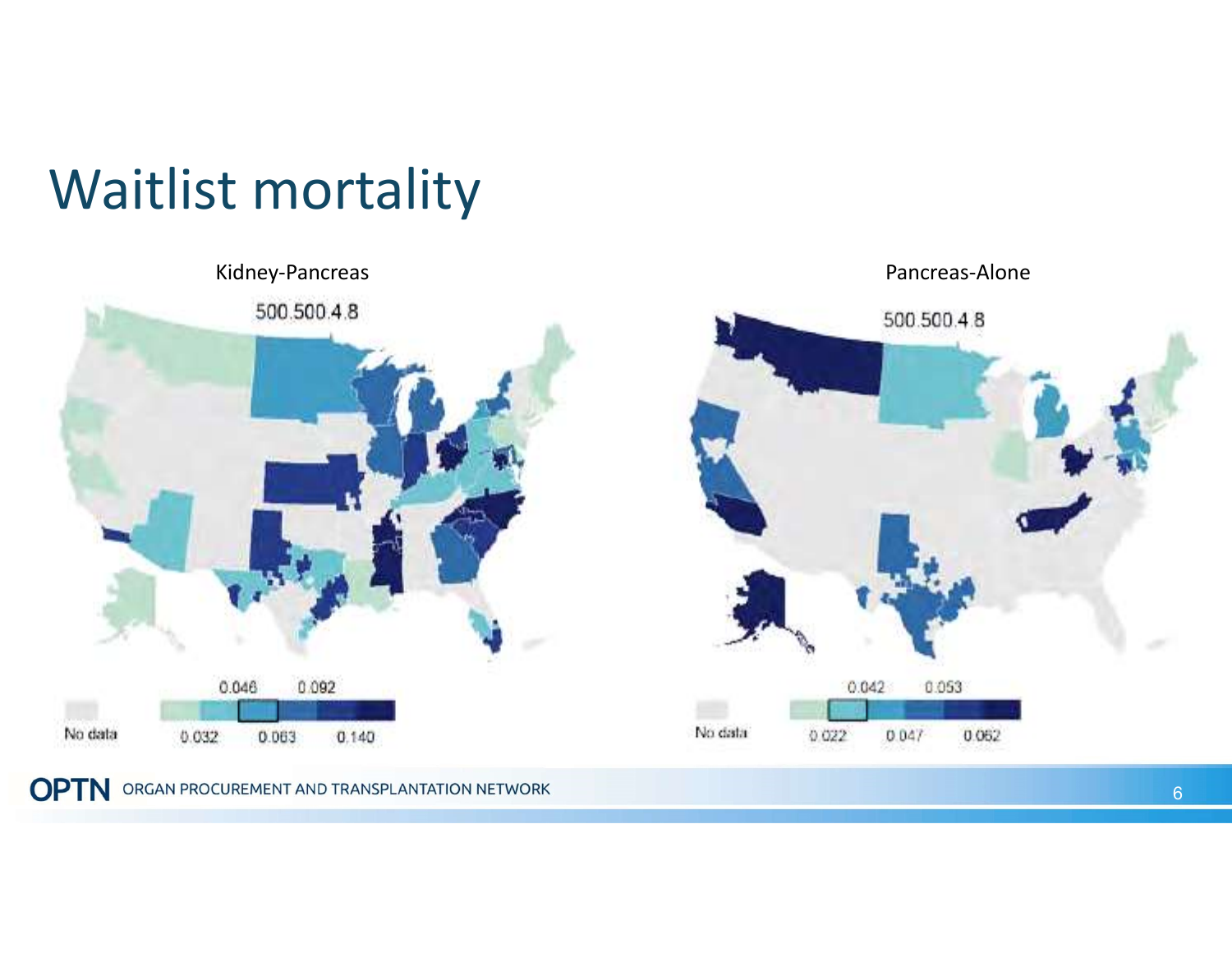### Travel Distance and Proximity Points





Distribution of Organ Travel Distance, Kidney-Pancreas

Distribution of Organ Travel Distance, Pancreas-Alone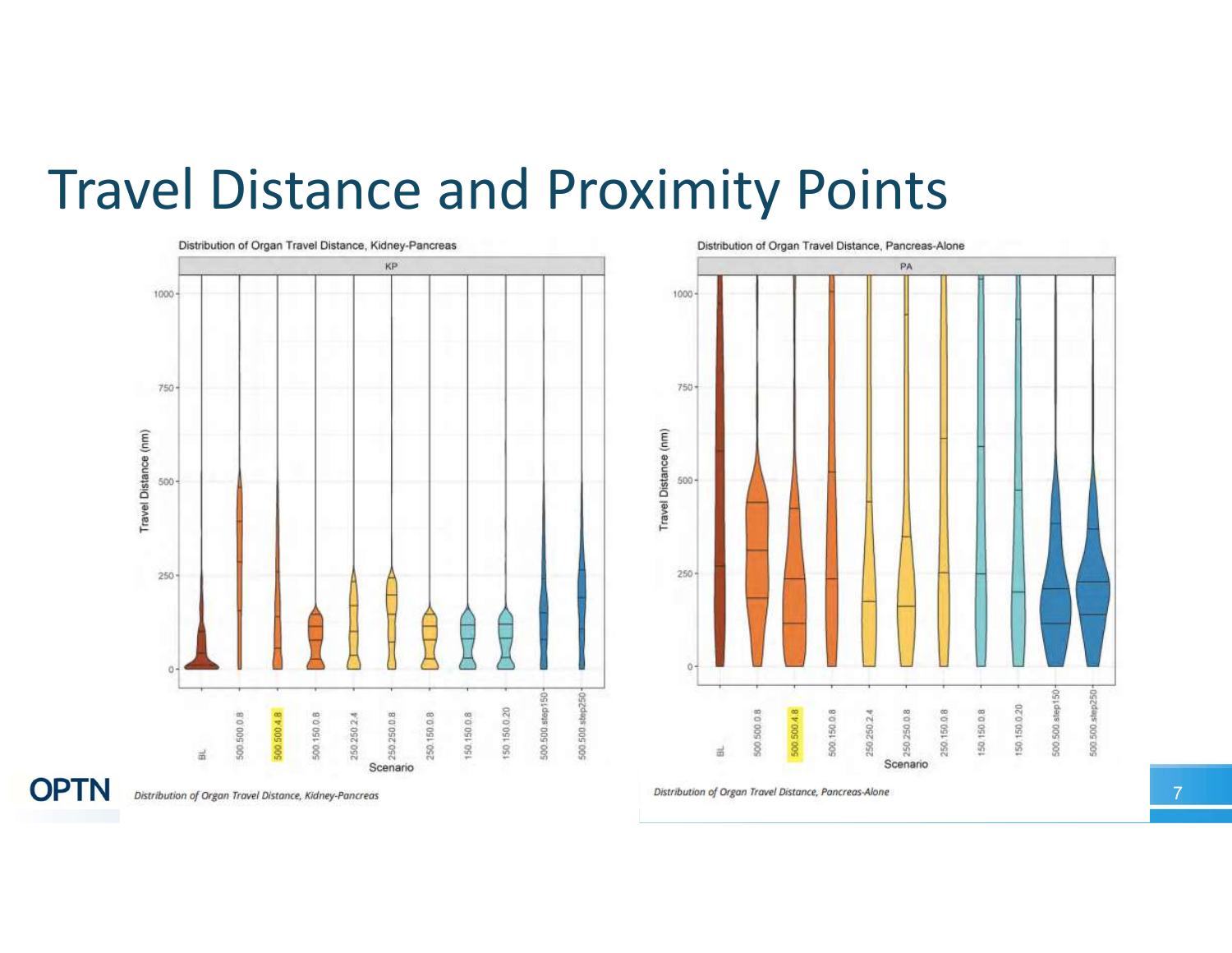# Access for Vulnerable Populations (Round 2 KPSAM Results)

- Increases in equity in access to transplant with broader distribution for KP
	- High cPRA candidates
	- Female
	- African American candidates
	- Candidates with Medicare
- **No change by urbanicity**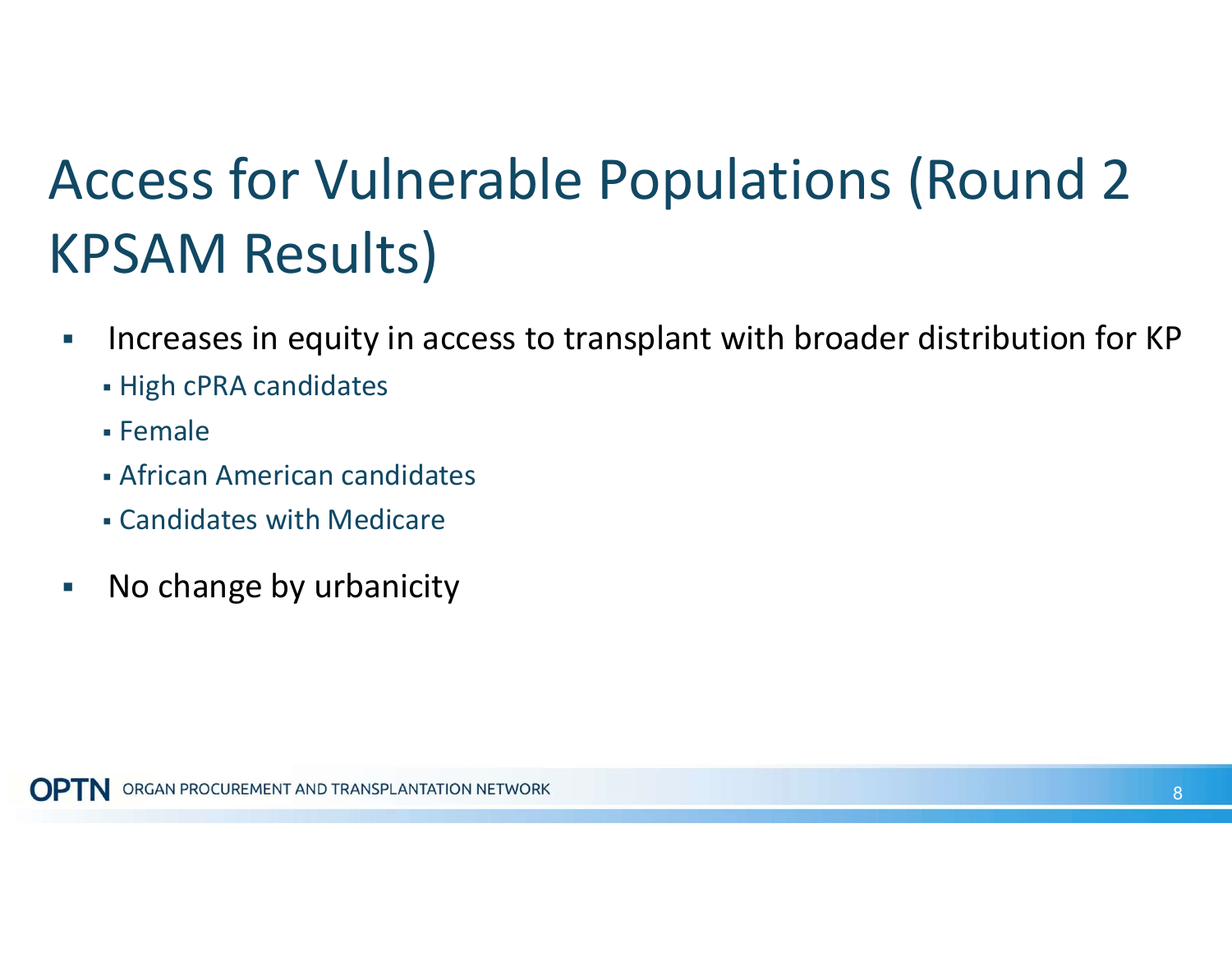#### Transplant Rate for Kidney-Pancreas and Pancreas Transplants from KPSAM Modeling

| <b>Model</b><br><b>Number</b> | <b>Scenario</b>         | <b>KP Transplant Rate</b><br>per Patient-Year | <b>PA Transplant Rate per</b><br><b>Patient-Year</b> |
|-------------------------------|-------------------------|-----------------------------------------------|------------------------------------------------------|
| <b>BL-ped</b>                 | <b>BL-Peds Priority</b> | 0.422                                         | 0.221                                                |
| $\overline{2}$                | 500.500.0.8             | 0.623                                         | 0.118                                                |
| $\overline{3}$                | 500.500.4.8             | 0.631                                         | 0.107                                                |
| 4                             | 500.150.0.8             | 0.501                                         | 0.177                                                |
| 5                             | 250.250.2.4             | 0.583                                         | 0.124                                                |
| 6                             | 250.250.0.8             | 0.581                                         | 0.124                                                |
| $\overline{7}$                | 250.150.0.8             | 0.507                                         | 0.171                                                |
| 8                             | 150.150.0.8             | 0.523                                         | 0.158                                                |
| 9                             | 150.150.0.20            | 0.521                                         | 0.165                                                |
| <b>10</b>                     | 500.500.step150         | 0.626                                         | 0.109                                                |
| 11                            | 500.500.step250         | 0.63                                          | 0.108                                                |

**OPTN** ORGAN PROCUREMENT AND TRANSPLANTATION NETWORK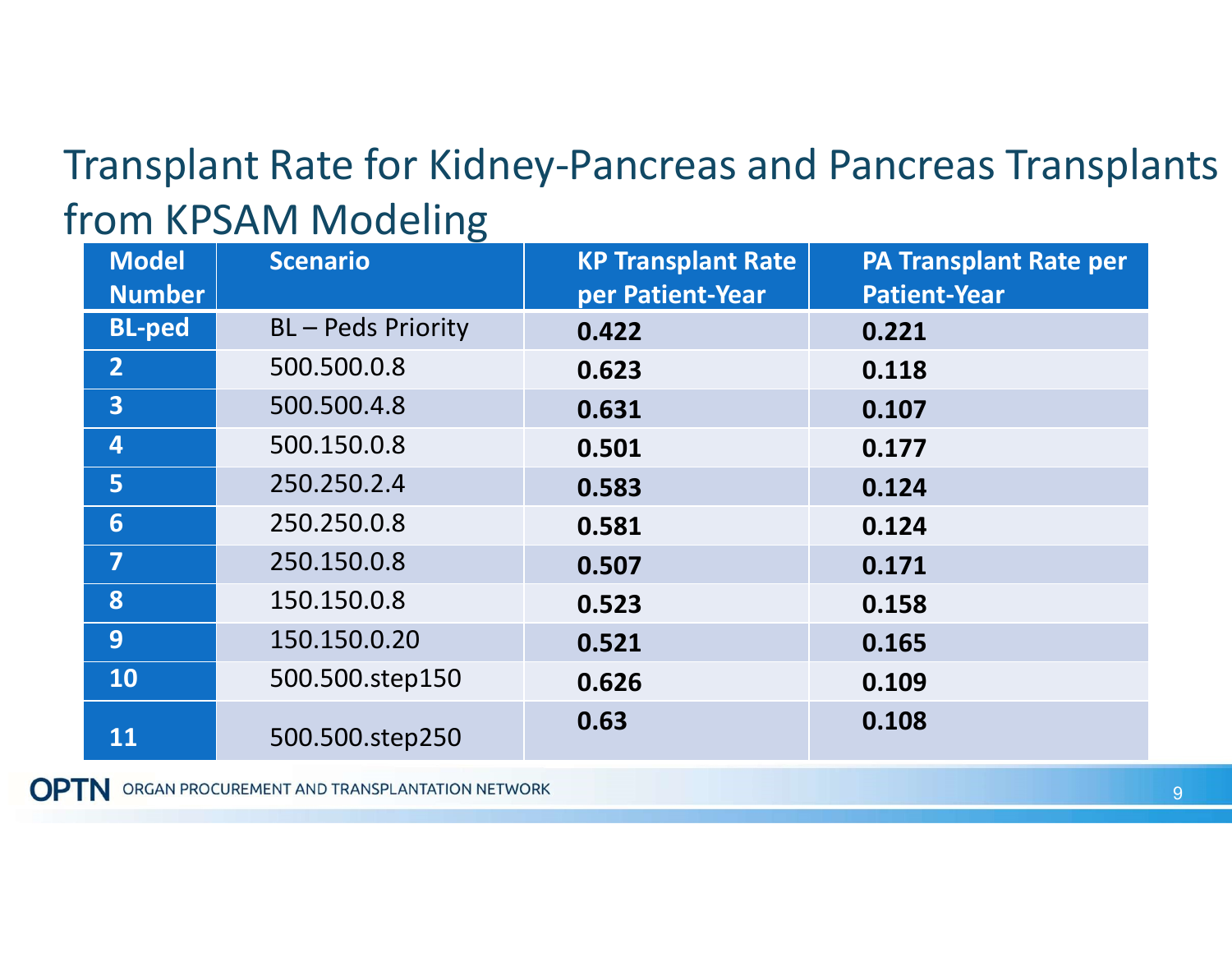### Facilitated Pancreas Allocation

- **Facilitated placement allows organ offers to pancreas programs that**  import a certain number of pancreata
	- Only can be used within 3 hours of procurement AND after organ has already been offered to local (DSA) candidates
	- Current program participation requires having transplanted 5 pancreata imported from outside their DSA (there are 39 qualifying centers)
- Facilitated pancreas allocation needs updating to reflect removal of DSA from pancreas policy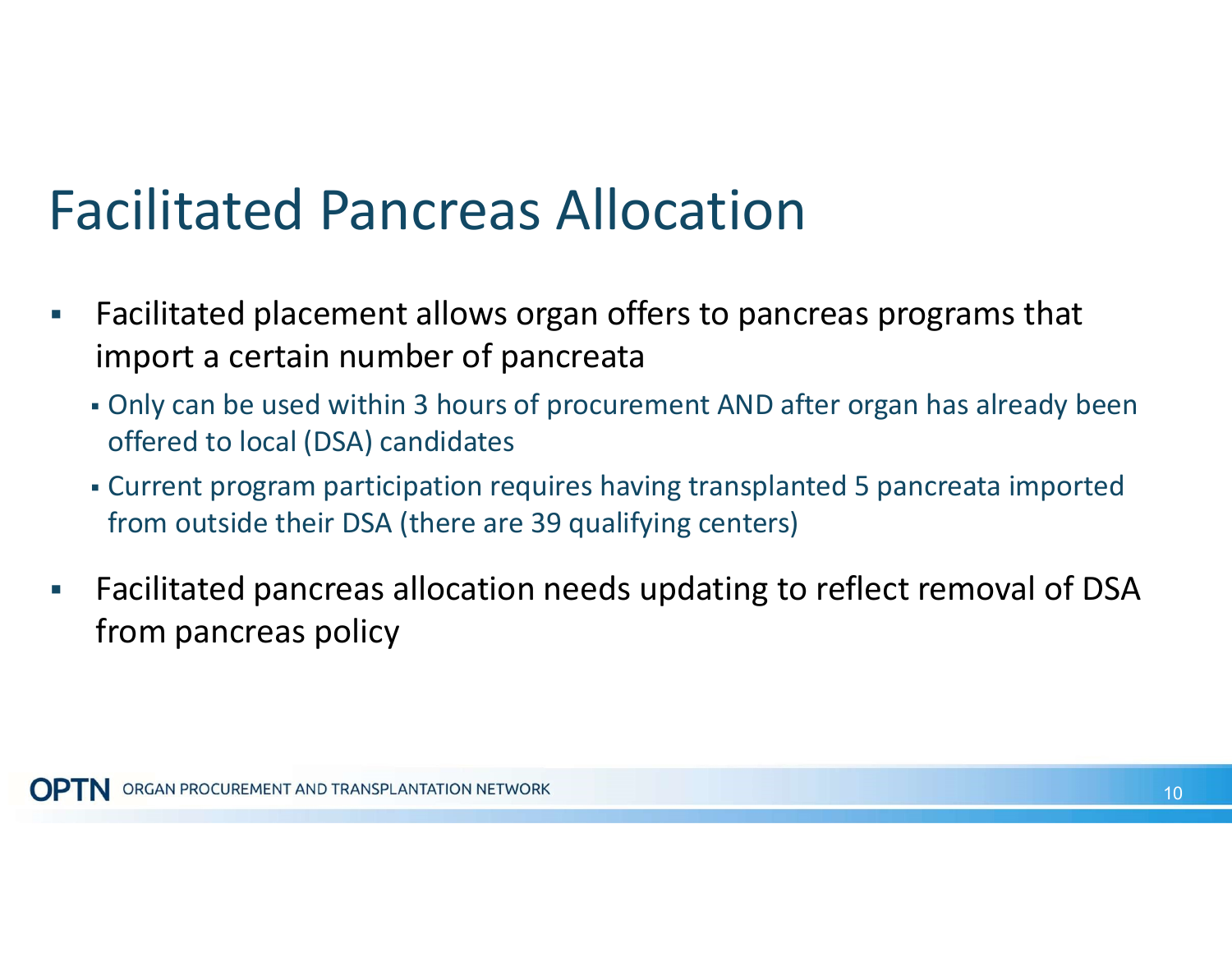### Facilitated Placement Solution

- Current Policy: 5 pancreata imported outside DSA in previous 2 years (39 programs qualify)
- **Proposed Solution: 2 pancreata imported outside 500 NM in previous 2 year** (projected to be 26 programs that qualify, using retrospective data)
- Alternative Solution Considered: 5 pancreata imported outside 500 NM
- Alternative would mean few programs qualify (only 16), so Committee opted for proposed solution instead
- **-** Requesting community feedback on proposed solution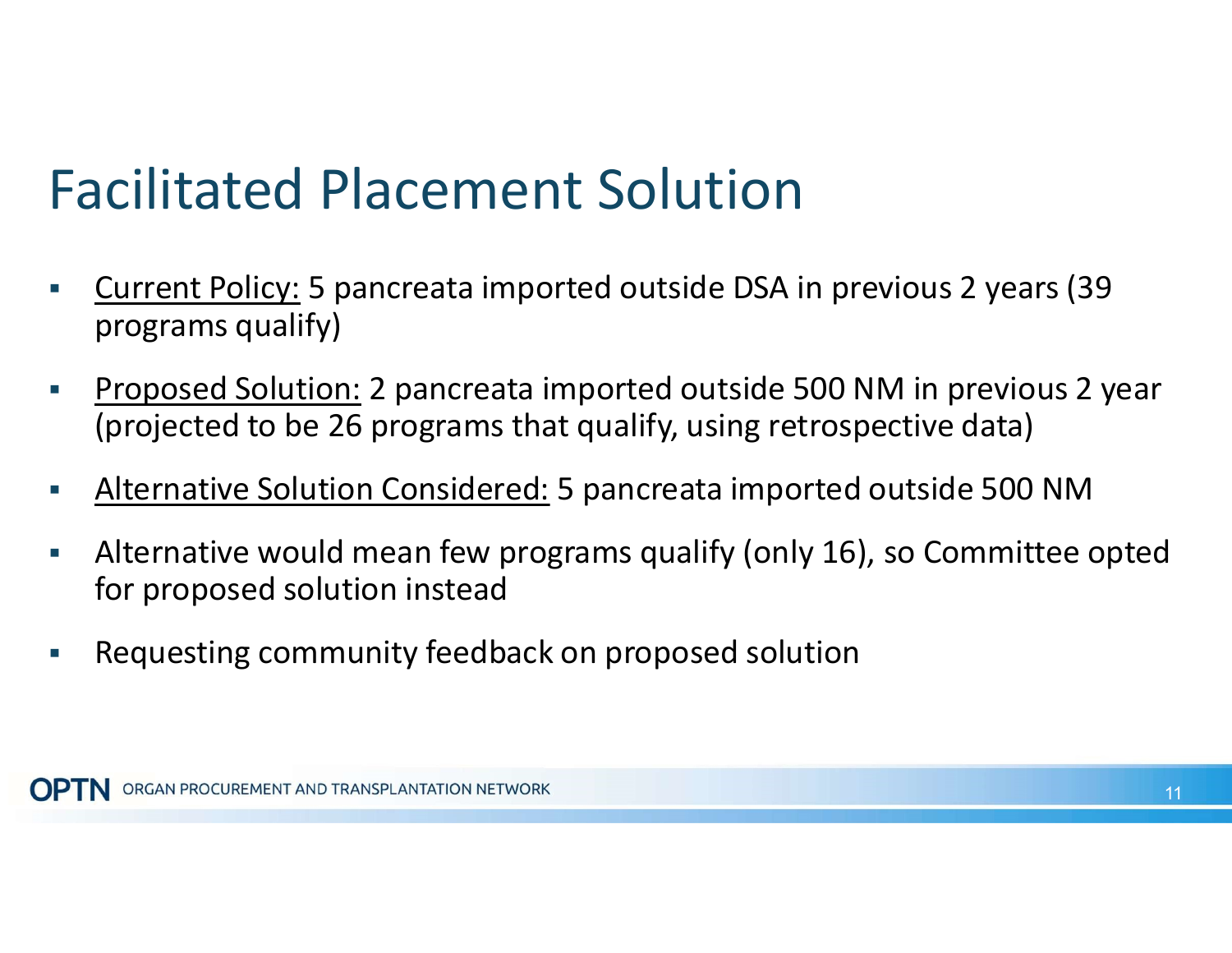### Import Back Up

- **What is current policy?** 
	- The host OPO may continue to allocate according to the original match run OR delegate responsibility to the receiving OPO in the transplant program's DSA
	- The receiving OPO must allocate the organ according to the "organ specific policies," which currently means the OPO allocates to its DSA first.
	- Also…
		- The host OPO gets to decide whether to do import back up on the kidney, pancreas, or kidney-pancreas together
		- Once the host OPO delegates responsibility to a receiving OPO, the host OPO is no longer involved in allocating the organ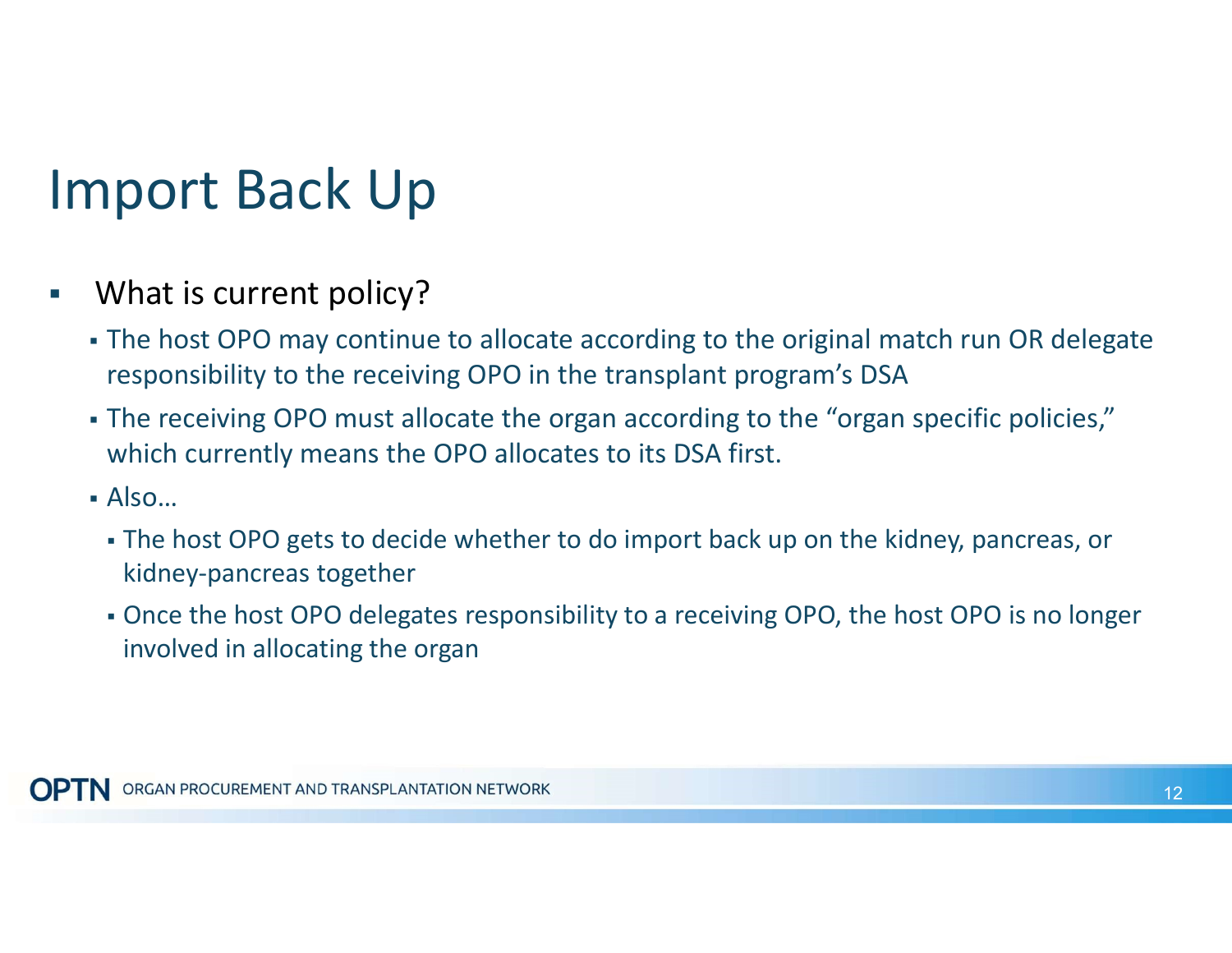### Import Back Up

- **Under the proposed solution, the host OPO may:** 
	- Allocate according to the original match run OR
	- Delegate allocation to the receiving OPO. The receiving OPO runs a new match run around the intended recipient's transplant program
- New match run based on a 150 NM circle with 8 proximity points outside
	- Smaller circle around transplant program avoids inefficiencies, is consistent with Kidney solution
	- Still provides flexibility for host OPO whether to use original match run or delegate
- KP prioritized above kidney-alone in reallocation
	- Only if host OPO identifies that both the kidney and pancreas be released for import back up
- **Requesting feedback on proposed solution**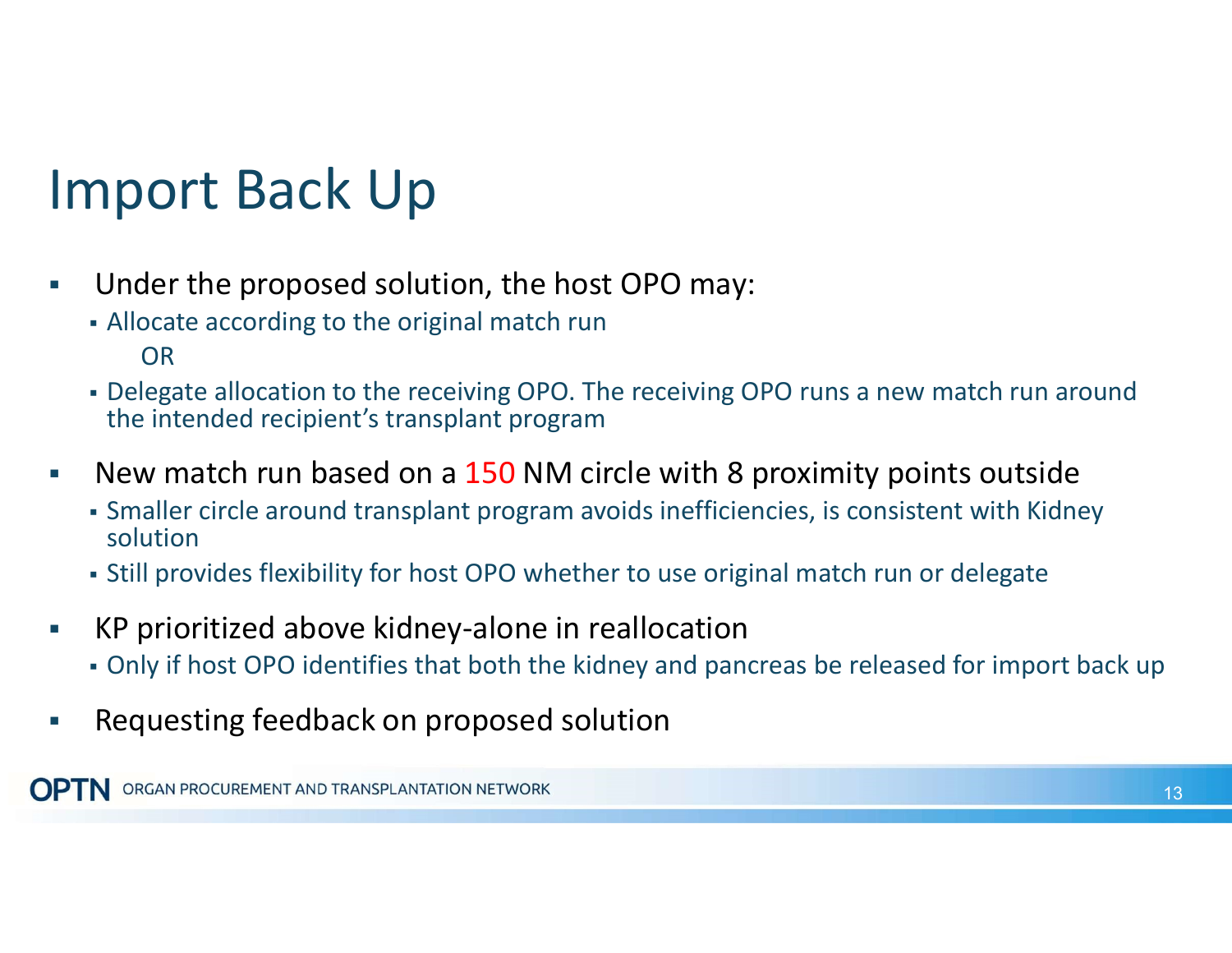### Review: Proposed Solution

- **Removes DSA and region from pancreas allocation policy as measures of**  distribution while striking an appropriate balance with the Final Rule requirements
	- Limits geography as factor in organ allocation
	- Considers efficiency concerns by including steep proximity points
	- Promotes access for vulnerable populations
- **Framework represents a step in the direction of continuous distribution**